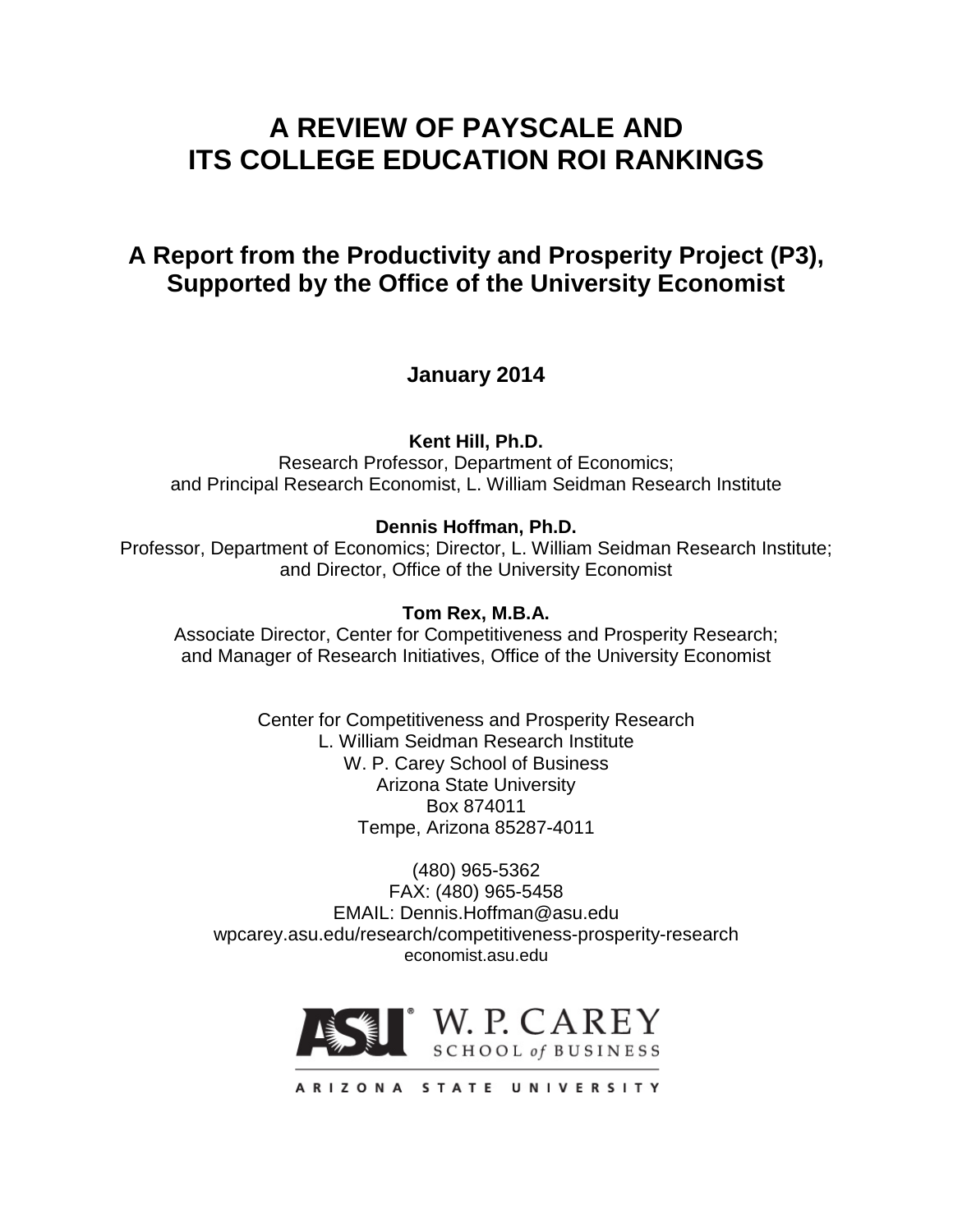## **TABLE OF CONTENTS**

| Introduction and Conclusions                                                 |  |
|------------------------------------------------------------------------------|--|
| The Payscale ROI Measure                                                     |  |
| ROI Calculation: Payscale Compared to the Office of the University Economist |  |
| ASU's Ranks                                                                  |  |
|                                                                              |  |

## **LIST OF TABLES**

| 1. Payscale Data for Arizona State University                                  |  |
|--------------------------------------------------------------------------------|--|
| 2. Ranks for Arizona State University Based on Various Measures of ROI in 2013 |  |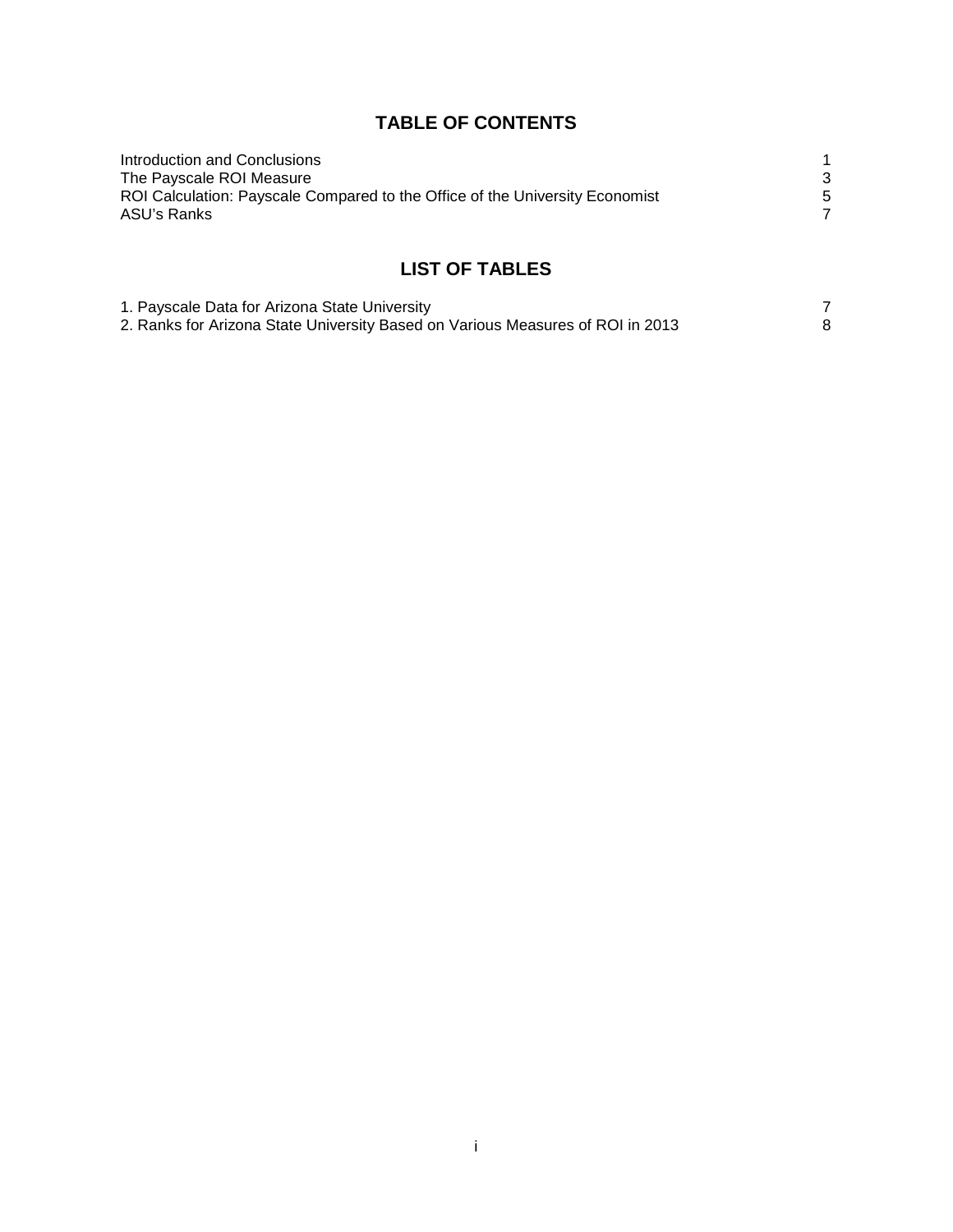#### **INTRODUCTION AND CONCLUSIONS**

Having access to an accurate measure of the return on investment (ROI) in a college education is important to two groups of people:

- Potential students and their parents. The choice of whether to pursue a college education, and if so, which university to attend and which major to pursue, likely is one of the most significant sets of decisions that a person will make. An important consideration in making these decisions is the expected financial consequences over the course of an individual's lifetime. As well as the fundamental decision as to whether it makes sense for an individual to pursue a higher education or to enter the workforce immediately, the return on investment ideally is compared across universities and across majors.
- Policymakers and philanthropists. These parties use relative rankings of universities to guide decisions about supporting institutions. As performance-based investment decisions have become more common, information on ROI has been more highly utilized.

Thus, an accurate measure of ROI is useful to broad, diverse groups of people.

PayScale, a private company, provides a ranking by institution (colleges and universities) of the ROI of obtaining a bachelor's degree that is especially tailored to potential students. However, policymakers and philanthropists that view PayScale as an independent ranking of most institutions in the United States also may use PayScale's information.

An example of PayScale data being used is the recently released book "Is College Worth It?" written by William J. Bennett, former U.S. Secretary of Education, and David Wilezol that received attention from Yahoo on December 23, 2013 [\(http://finance.yahoo.com/blogs/daily](https://ex2010.asu.edu/owa/redir.aspx?C=rE2CRSVYMkug7sGlezKrneaKs1eP3tAI2e0n32hX66W95NbyHVv-a3ImN31kO-k0q6FTHtMxiWU.&URL=http%3a%2f%2ffinance.yahoo.com%2fblogs%2fdaily-ticker%2fonly-150-3500-u-colleges-worth-investment-former-132020890.html)[ticker/only-150-3500-u-colleges-worth-investment-former-132020890.html.](https://ex2010.asu.edu/owa/redir.aspx?C=rE2CRSVYMkug7sGlezKrneaKs1eP3tAI2e0n32hX66W95NbyHVv-a3ImN31kO-k0q6FTHtMxiWU.&URL=http%3a%2f%2ffinance.yahoo.com%2fblogs%2fdaily-ticker%2fonly-150-3500-u-colleges-worth-investment-former-132020890.html)) Based on PayScale's 2012 ranking of college education ROI — which used a different formula for computing ROI than that used for the 2013 rankings and which resulted in a 30-year dollar ROI less than one-third as high as the 2013 figure — the authors conclude that only 150 institutions of higher education are worth the investment. Such a conclusion is unfortunate and highly misleading since the ROI published by PayScale greatly underestimates the true ROI from attaining a bachelor's degree.

Due to data and methodological issues, PayScale's "College Education ROI Rankings" do not present accurate, unbiased estimates of the return on investment in a college education, even with the improvement in the calculation of ROI implemented by PayScale in the 2013 rankings:

- For all institutions, errors in the methodology employed by PayScale cause a significant underestimate of the return on investment. The unweighted average ROI after reducing college costs by the amount of financial aid received as reported by PayScale is 6.5 percent, compared to a figure of 11 percent after correcting for these errors.
- For some institutions, PayScale's methodology results in a relative underestimate in the ROI compared to other institutions. The ROI of institutions located in regions of the country with below-average prevailing wages and below-average living costs are underestimated relative to other institutions. Similarly, the ROI is understated for institutions that have an above-average proportion of nontraditional students who do not graduate in four years.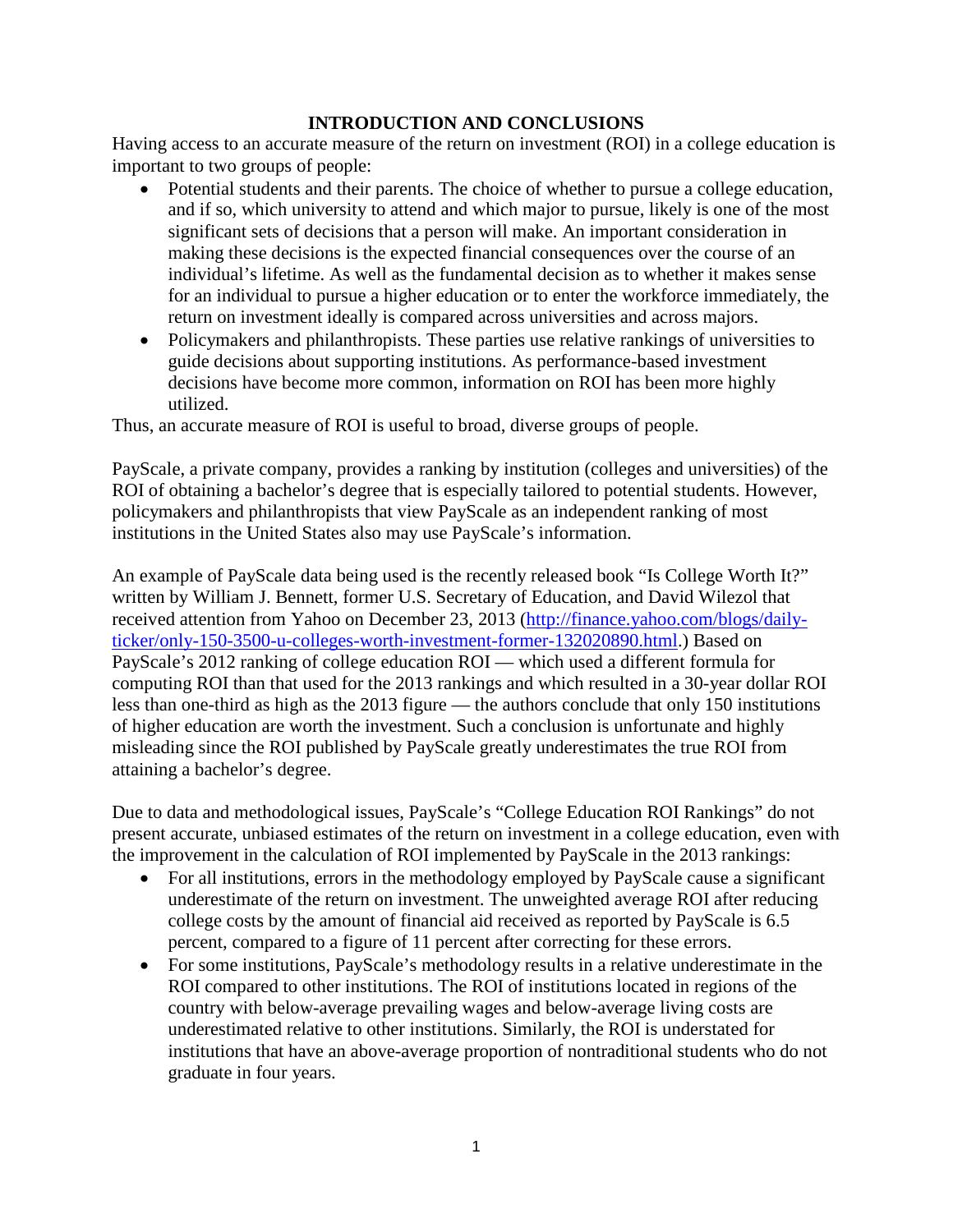- The data used by PayScale are subject to various potential biases. Self-selection bias and misreporting are particular concerns.
- Due to the proprietary nature of the data used by PayScale, it is not possible to determine the extent of the error in the PayScale figures for any particular institution.
- Given the methodological errors and an obvious calculation error in the 2013 ROI of outof-state students at public institutions after considering financial aid, other errors may be present that cannot be discerned by users.

These and other issues are discussed in the remainder of this document. For PayScale's ROI rankings to be useful and unbiased, these issues need to be addressed. The methodological issues could be resolved simply, but the data issue will be much more challenging. In the meantime, users need to be cautioned against placing much weight on the PayScale information in their college choice and investment decisions.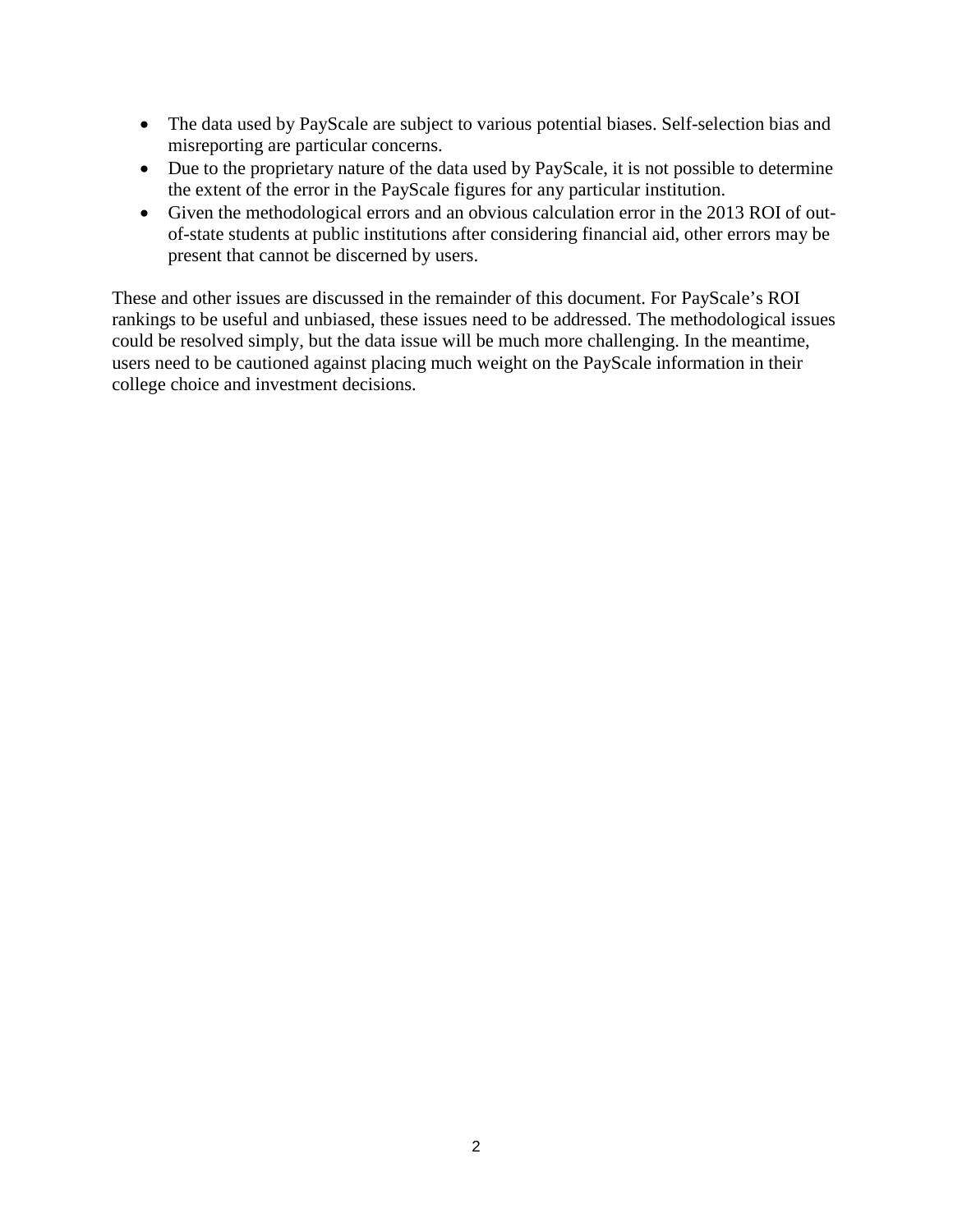### **THE PAYSCALE ROI MEASURE**

In their "College Education ROI Rankings" at [http://www.payscale.com/college-education](http://www.payscale.com/college-education-value-2013)[value-2013,](http://www.payscale.com/college-education-value-2013) PayScale provides the following information for each public and private institution within their database:

- Type of institution: public in state, public out of state, private for profit, private not for profit.
- Category of institution: such as research, liberal arts, engineering, and Ivy League.
- Cost: the cost of attending college, including tuition and room and board, weighted to represent those who graduate in four, five, or six years.
- 30-year net ROI in dollars: estimated earnings differential between a bachelor's degree and a high school diploma over 30 years, less cost of attending college, and less opportunity cost (wages that could have been earned during the years of attending college).
- Annual ROI: annualized net return on investment as a percentage.
- Rank: based on the 30-year net ROI in dollars.

PayScale also reports an alternative calculation for the dollar and percentage ROI measures. In the alternative, the cost of attending college is reduced by the weighted average amount of financial aid received by undergraduates at each institution. The percentage of students receiving financial aid and the average amount of aid are displayed for each institution.

A number of issues related to the quality of the data used by PayScale have been raised (see, for example, [http://aroundlearning.com/2013/09/8-problems-with-payscale-coms-college-rankings](http://aroundlearning.com/2013/09/8-problems-with-payscale-coms-college-rankings-and-one-solution/)[and-one-solution/\)](http://aroundlearning.com/2013/09/8-problems-with-payscale-coms-college-rankings-and-one-solution/). These issues can be summarized as follows:

- Self-selection bias is present, in that the data on salary and institution attended are collected only from those who visit the PayScale website [\(http://www.payscale.com/\)](http://www.payscale.com/). The sample is not random.
- While PayScale does review the information entered by customers, there is no way to fully check accuracy. In particular, it is well known that the accuracy of self-reported earnings is problematic in any survey.
- Due to the proprietary nature of PayScale, it is impossible for an outsider to fully evaluate the quality of the data and the methodology employed by PayScale. The respondents may be over- or under-sampled on a variety of criteria, such as geographic location. Though some institutions have been excluded by PayScale due to small sample sizes, it is unclear whether a sufficient number of observations are present for each of the institutions that are included in the ranking.
- From the information that is available from PayScale, it is clear that young workers (recent graduates) are oversampled substantially. Discrepancies are seen between the salaries reported by PayScale and those reported by other sources.
- Results are not weighted by major, though it is well known that salaries are highly correlated to majors. For example, all else equal, the ROI of an institution with a high percentage of engineering graduates will be higher than that of an institution with a broader range of majors.
- Those with graduate degrees are excluded from the PayScale database. While this exclusion is reasonable since those with graduate degrees earn more than those with bachelor's degrees, it results in bias. For example, at some institutions and for some majors, a relatively high proportion of those earning a bachelor's degree obtain an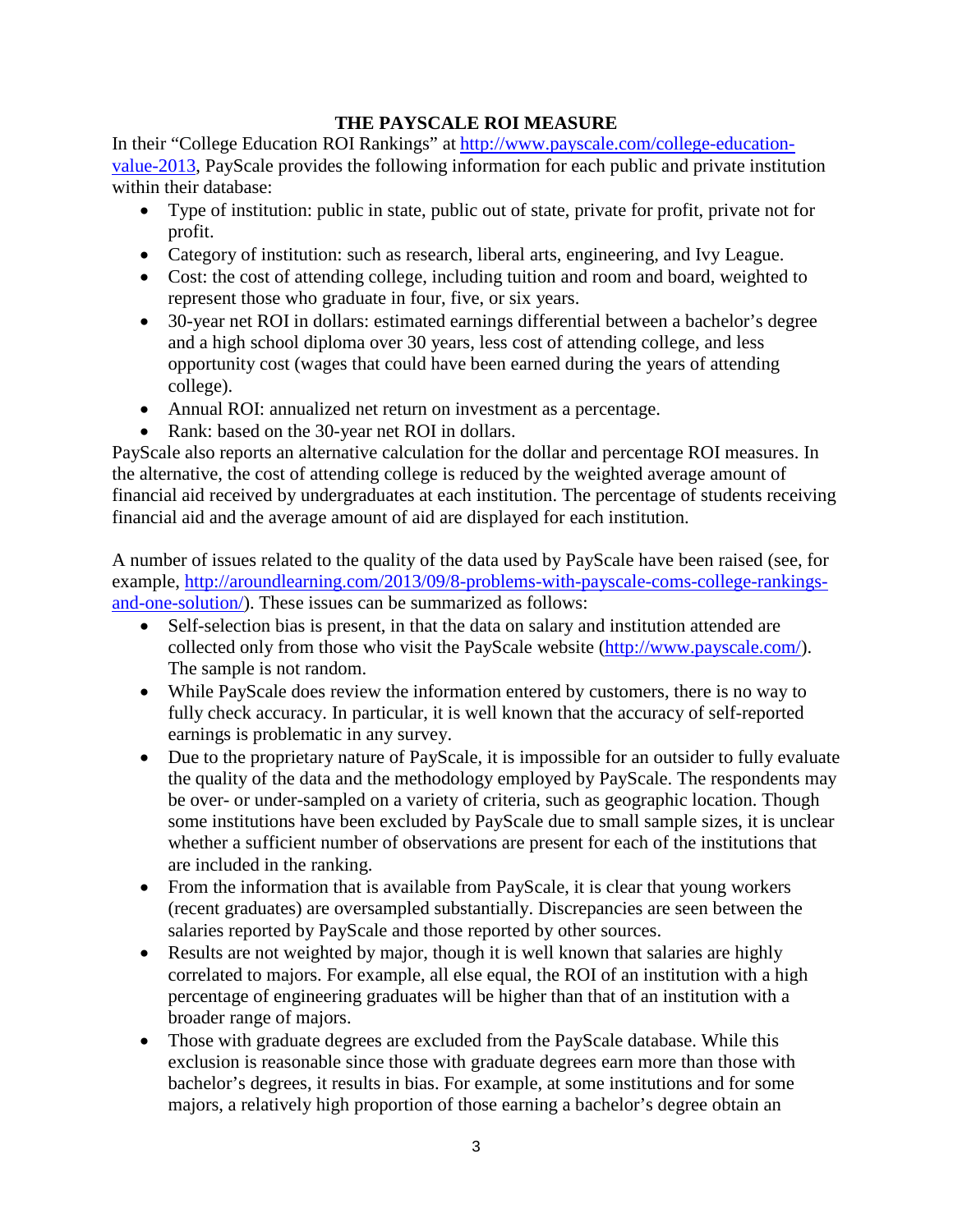advanced degree. Had these individuals not pursued further education, it is likely that their salaries would have been above the norm for those with a bachelor's degree. Since these individuals are excluded from the PayScale database, the ROI at their undergraduate institutions likely is underestimated.

PayScale does not differentiate between those who attended only one institution while earning a bachelor's degree and those attending multiple institutions. Salaries of the two groups may differ.

In addition to these issues, those using the return on investment rankings from PayScale should be aware of other characteristics of this ranking:

- Public institutions are included twice in the rankings, once using in-state tuition and once using out-of-state tuition. In 2013, the PayScale list includes 1,486 programs: 19 private, for profit institutions; 599 private, not for profit institutions; in-state students at 434 public institutions; and out-of-state students at the same 434 public institutions. It would be better to have two sets of rankings, one for private schools and public in-state tuition and the other for private schools and public out-of-state tuition.
- The calculation of ROI used by PayScale has changed over the years so that the figures from 2010 through 2013 are not consistent.
- The ranking of each institution is based on the ROI measured in dollars. While the results can be sorted by each type of information presented by PayScale, the schools are not reranked. The ROI in dollars probably is most meaningful for prospective students, but the percentage measure likely is more meaningful for philanthropists. PayScale should rank schools on each measure.
- PayScale's ranking is made without considering financial aid. For most purposes, financial aid should be considered in calculating the ROI. PayScale should reverse the presentation of the results, making the primary ROI measures those that consider financial aid while the measures excluding financial aid become the alternatives.
- The 2013 calculation of ROI for out-of-state students at public institutions after considering financial aid is incorrect for all 434 public institutions — the results are the same as those not considering financial aid.

These are not the only issues with PayScale's rankings. In the next section, the PayScale results are compared to those derived using the methodology of the recent Arizona State University Office of the University Economist paper "Has the Return to Investing in a College Education Declined?" [\(http://economist.asu.edu/p3/education\)](http://economist.asu.edu/p3/education).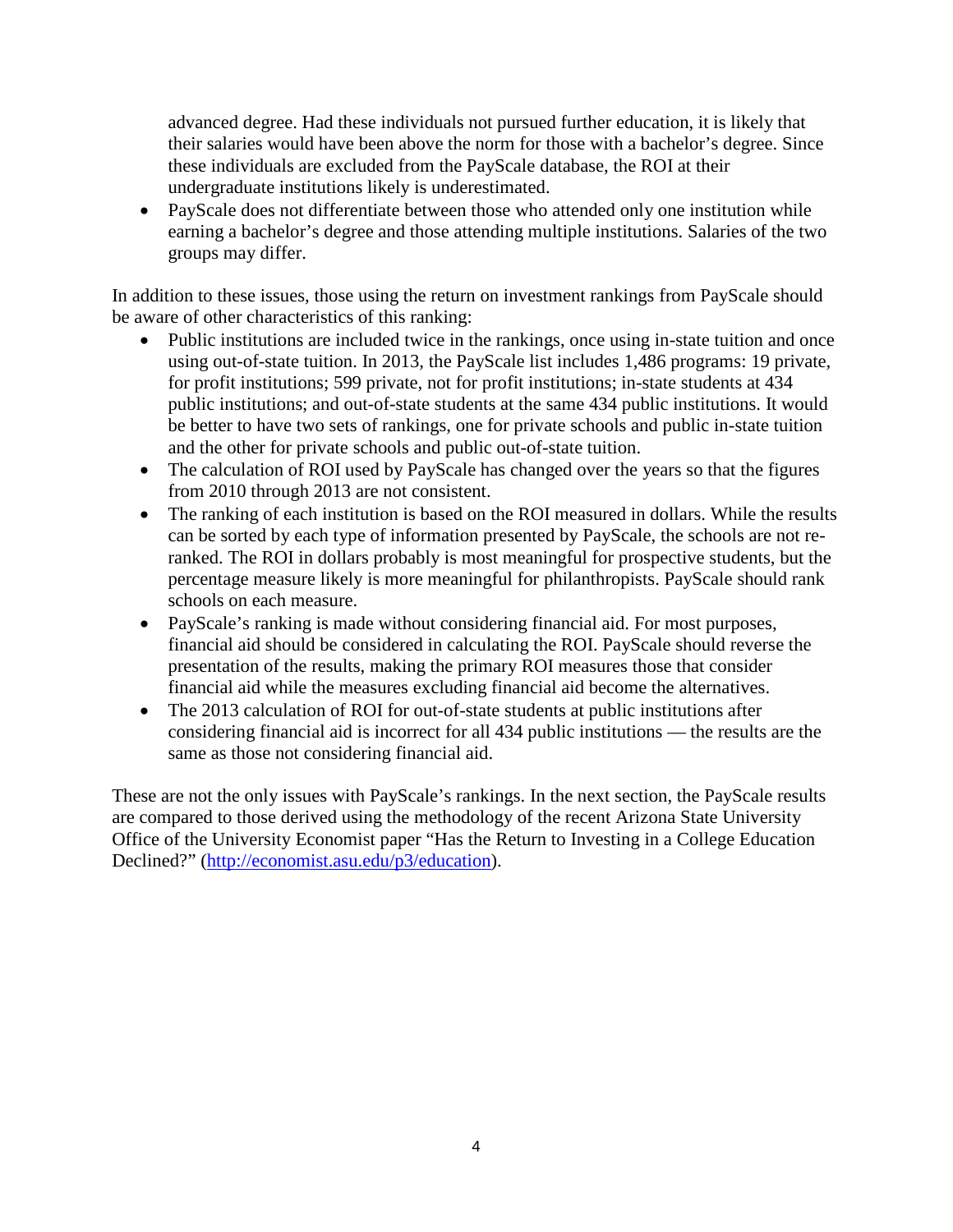#### **ROI CALCULATION: PAYSCALE COMPARED TO THE OFFICE OF THE UNIVERSITY ECONOMIST**

The general magnitude of the returns estimated by PayScale is much lower than the return calculated in the Office of the University Economist (UE) paper. Considering financial aid, and after adjusting for possible upward biases in the UE estimates, an average internal rate of return of around 11 percent is calculated when using nationwide averages for earnings and tuition. The unweighted mean return in the full PayScale sample is 6.5 percent — a difference of 4.5 percentage points — but the average for PayScale is understated due to PayScale's error in calculating the annualized percentage return for out-of-state students at public institutions. Based on the calculations by PayScale, just one institution has a return of at least 11 percent without considering financial aid and only 25 do after incorporating financial aid.

PayScale does not release its primary data on earnings by institution. So, as noted earlier, it is not possible to evaluate the statistical properties of these data. PayScale does provide, however, a relatively detailed explanation of its methodology. By using the national data collected for the UE analysis, sources of bias in the PayScale methodology can be identified and quantified. Based on this analysis, the PayScale methodology provides a significant general downward bias in the estimated returns on college investment. Over and above these general tendencies, there is also likely to be an additional downward bias in the estimates for institutions such as Arizona State University (ASU) that are located in low-wage, low cost-of-living states and that serve a student population with a relatively low four-year graduation rate.

#### **General Biases in the PayScale Methodology**

There are three elements of the PayScale methodology that generally serve to bias downward their estimates of the return on investing in a college education. These are biases that are present in all of the estimated ROIs.

A1. The financial formula used by PayScale to calculate the return on investment does not deliver an estimate of the "internal rate of return" (IRR), the theoretically preferred financial concept that considers the time value of money. PayScale uses a simple formula for return on investment. Based on the national data collected for the UE report, the formula used by PayScale appears to understate the true IRR by at least two percentage points. The return on investment formula used by PayScale and the internal rate of return formula follow for an individual who receives a bachelor's degree in four years:

Let  $x_i$  = earnings of those with a high school diploma at age i ( $i$ =18...51)  $y_i$  = earnings of those with a bachelor's degree at age i ( $i=22...51$ )  $t =$ annual tuition PayScale annualized ROI: Calculate  $Z = (Sum_{i=22...51} y_i - Sum_{i=18...51} x_i)/4t$  Raise Z to the 1/30 power and subtract 1 Internal rate of return: Find r such that Sumi=22...51 yi /  $(1+r)^{i-18}$  - Sumi xi=18...51 /  $(1+r)^{i-18}$  - Sumi=18...21 t /  $(1+r)^{i-18}$  = 0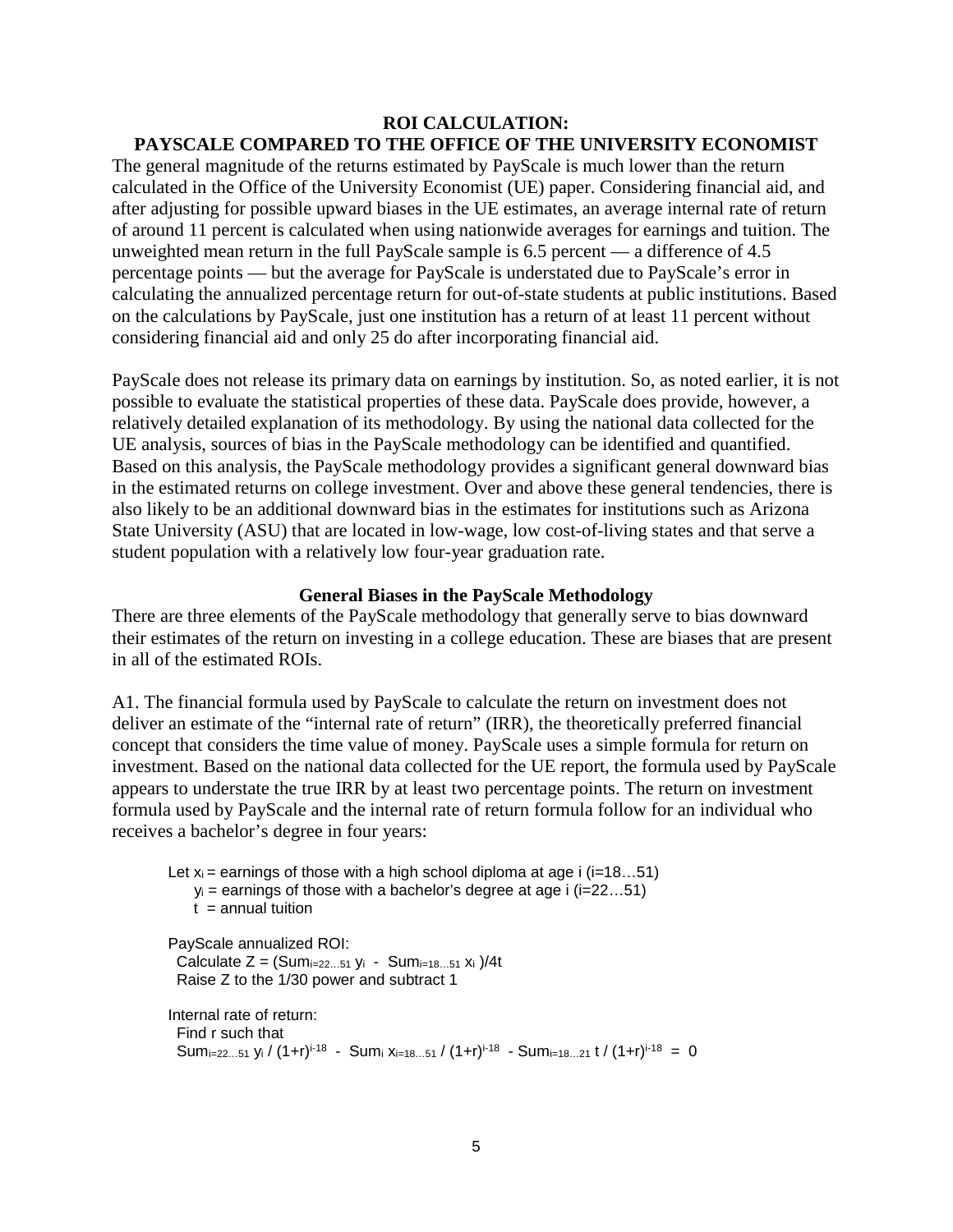A2. The PayScale analysis commits the elementary mistake often pointed out in Principles of Economics courses of including room and board as a cost of going to college. Food and shelter expenses (either out-of-pocket or imputed) will be incurred whether the individual goes to college or not. So they should not be part of analysis. The mistake is numerically significant. Looking at nationwide averages, four years of full-time tuition and fees net of scholarships (the appropriate measure of direct cost) are approximately \$44,000. If room and board is included, the costs of attending college are \$93,000. The UE's spreadsheet model indicates that this overstatement of cost serves to bias downward the estimated return to going to college by 2½ percentage points.

A3. PayScale tries to account for delayed graduation by weighting the direct costs and the opportunity costs (foregone earnings) of attending college by the percentage of graduates who complete a bachelor's degree in four, five, or six years. Incorporating the effects of delayed graduation on the effective return on investment is sensible. But PayScale makes this adjustment in a way that biases downward the estimated return. There is no recognition of the fact that students who take more than four years to graduate often work part-time while in school and do not take full course loads.

#### **Biases Specific to Some Institutions**

Two elements of the PayScale methodology are likely to provide a particular downward bias in the estimated return for institutions such as ASU.

B1. The college earnings data used by PayScale are from their own survey. By being institution specific, they are also somewhat state or region specific. The earnings data used by PayScale for those with only a high school diploma, on the other hand, are national averages. This will generate an upward bias in the estimated return for institutions that place their graduates in parts of the country with generally high wages (after adjusting for educational attainment) and high cost of living, such as the Northeast and the Pacific Coast. The estimates will be biased downward, on the other hand, for schools whose graduates work in low-wage, low cost-of-living regions, such as the South. Per capita personal income in Arizona has long been below the national average for reasons other than education, skill level, and other factors that can be controlled for. (One proposed explanation is the "sunshine factor" — workers are willing to accept a subpar wage in exchange for perceived qualitative advantages to living in Arizona, such as the climate.) The bias from using national data for high school graduates but local data for those with a bachelor's degree is potentially significant. For example, all else equal, if the median earnings of high school graduates used by PayScale is 5 percent too high for Arizona, ASU's ranking among the 167 public universities categorized by PayScale as "research" (without an engineering specialty) rises from 42nd to 29th (for in-state students using the dollar ROI measure after reducing college costs for financial aid).

B2. ASU and other public, urban universities serve a broad student population, with many nontraditional students who enter the university knowing that they will need to work part time while in school and will not be able to finish their degree in four years. As a result, the downward bias identified in point A3 above is particularly relevant to ASU and similar universities.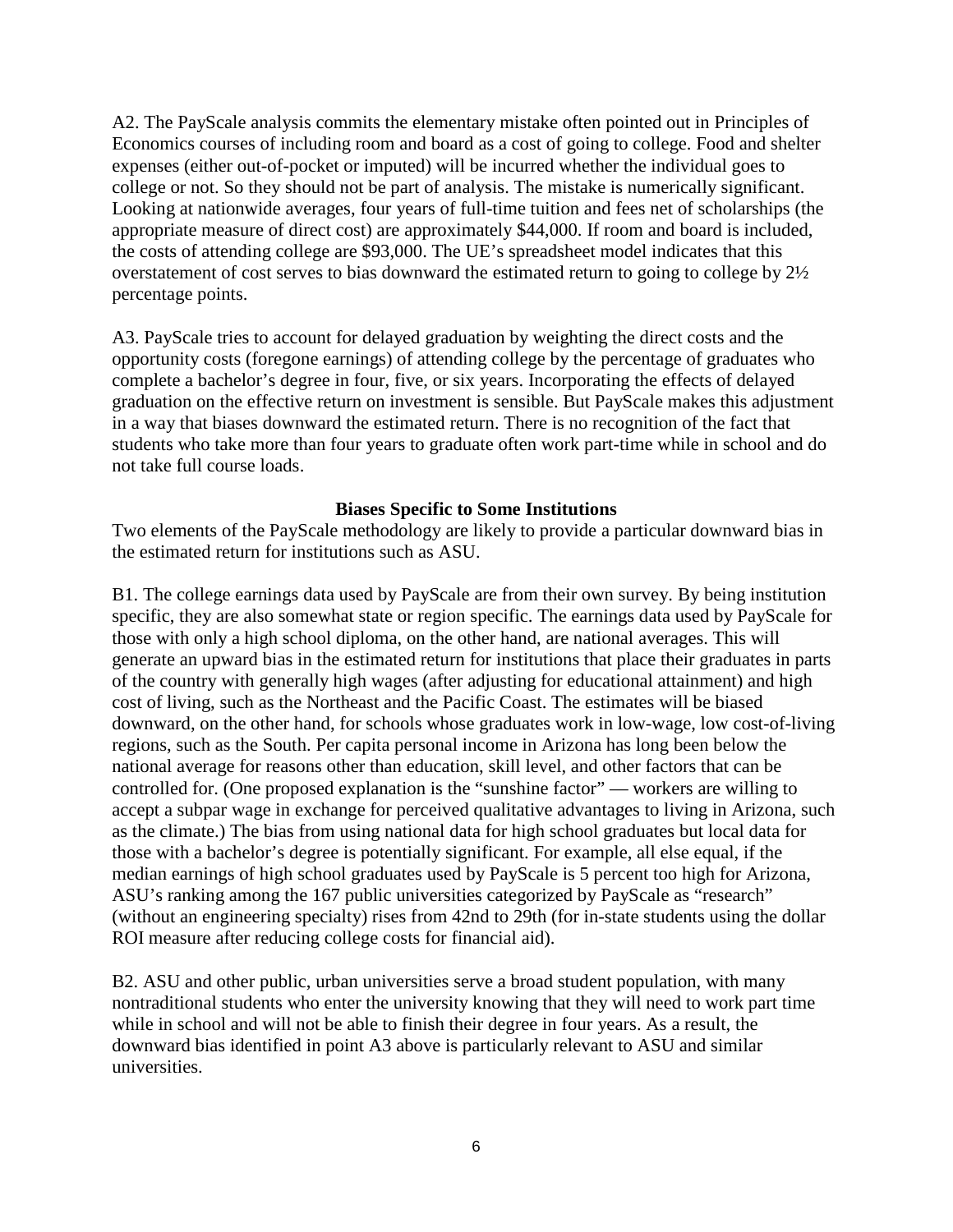#### **ASU'S RANKS**

PayScale once again reported a broad range of outcomes in 2013 among the programs it ranks, from an annualized return, considering financial aid, of +15 percent to less than -15 percent. As published by PayScale, the data for ASU are shown in Table 1. The ROI calculation apparently changed between 2011 and 2012. It changed again in the 2013 rankings, as noted by PayScale, with the earnings differential between high school graduates and those with a bachelor's degree no longer being adjusted for the graduation rate of each institution. The rank and percentile of the rank for Arizona State University by measure of ROI is shown in Table 2.

The published rank of ASU has improved over time, particularly on a percentile basis, as the total number of programs ranked by PayScale has increased from 852 in 2010 to 1,486 in 2013. ASU is among the top 20 percent of all programs in 2013, based on in-state tuition. However, among the Pacific Coast Conference schools in 2013, ASU ranked ahead of only the University of Arizona, the University of Oregon, and the University of Utah. ASU compared more favorably to other schools in the Southwest.

|                     | FATSUALE DATA FÜR ARIZUNA STATE UNIVERSITT |                                              |          |                |            |                                                               |           |                |            |
|---------------------|--------------------------------------------|----------------------------------------------|----------|----------------|------------|---------------------------------------------------------------|-----------|----------------|------------|
|                     |                                            | <b>Not Considering Financial Aid</b><br>Per- |          |                |            | <b>Considering Financial Aid</b><br><b>Percent</b><br>Average |           |                |            |
|                     |                                            | cent-                                        |          | 30-Year        | Annual     | With                                                          | Aid       | 30-Year        | Annual     |
|                     | Rank                                       | ile                                          | Cost     | <b>Net ROI</b> | <b>ROI</b> | Aid                                                           | Amount    | <b>Net ROI</b> | <b>ROI</b> |
| In State            |                                            |                                              |          |                |            |                                                               |           |                |            |
| 2013                | 231                                        | 16%                                          | \$95,460 | \$752,000      | 7.7%       | 83%                                                           | \$9,573   | \$795,300      | 9.9%       |
| 2012                | 275                                        | 22                                           | 87.640   | 220,900        | 8.2        | 69                                                            | 8.223     | 242,000        | 10.1       |
| 2011                | 305                                        | 29                                           | 81.760   | 446,600        | 10.7       | 69                                                            | 8,223     | 467.800        | 12.9       |
| 2010                | 273                                        | 32                                           | 83.250   | 442.200        | 10.9       | NA                                                            | <b>NA</b> | NA.            | NA.        |
| <b>Out of State</b> |                                            |                                              |          |                |            |                                                               |           |                |            |
| 2013                | 297                                        | 20                                           | 151.800  | 695,600        | 6.0        | 83                                                            | 9.573     | 695,600        | 6.0        |
| 2012                | 329                                        | 26                                           | 143.700  | 189,400        | 6.7        | 69                                                            | 8.223     | 210,600        | 7.7        |
| 2011                | 344                                        | 33                                           | 136.100  | 416.200        | 9.0        | 69                                                            | 8,223     | 437.300        | 10.0       |
| 2010                | 301                                        | 35                                           | 138,300  | 411.400        | 9.2        | NA                                                            | <b>NA</b> | NА             | NA.        |

#### **TABLE 1 PART ARIZON STATE LINIVERSITY**

NA: the ROI considering financial aid was not calculated by PayScale in 2010.

Source: PayScale [\(http://www.payscale.com/college-education-value-2013\)](http://www.payscale.com/college-education-value-2013).